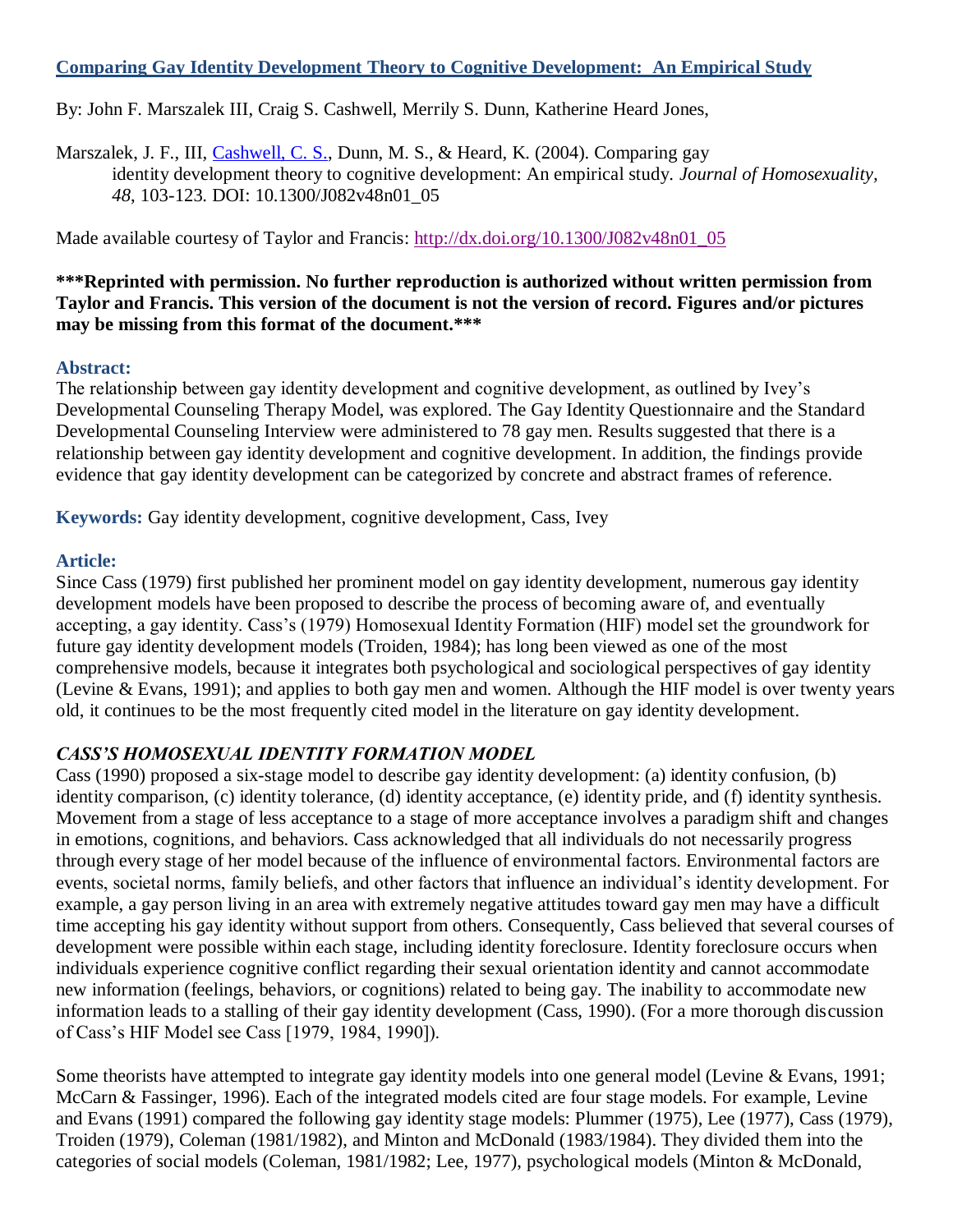1983/1984; Plummer, 1975; Troiden, 1979), and psychosocial models (Cass, 1979) and suggested that they all roughly corresponded to four main developmental levels: awareness, self-labeling, community involvement and disclosure, and identity integration.

McCarn and Fassinger (1996) proposed a lesbian identity development model drawn from other gay, lesbian, racial, and gender identity development models. Their model differed from other identity models in that it had "two parallel branches that are reciprocally catalytic but not simultaneous: individual sexual identity and group membership identity" (p. 521). McCarn and Fassinger argued that the identity development process involved both the formation of an identity within the self and the formation of an identity with a minority group. They viewed the identity development process as being comprised of four phases of development with each phase occurring from an individual perspective and from a member of a group minority perspective. The four phases they identified were (a) awareness, (b) exploration, (c) deepening/commitment, and (d) internalization/synthesis.

Fassinger and Miller (1996) conducted a study with 34 gay men to determine if McCarn and Fassinger's (1996) lesbian identity development model also could be applied to gay men. Participants were asked to sort items into categories of individual and group identity development. Following the initial sort, participants were asked to assign items to one of eight categories, representing the four phases from each type of development. Fassinger and Miller used a Q-sort statistical technique to assess the sorting activity. They reported that 84% of participants correctly sorted items based on individual or group development, and participants correctly sorted 90% of the items into the correct phases. Although participants were able to distinguish between group and individual items, no evidence was presented demonstrating that these aspects of identity are independent.

Interestingly, like Levine and Evans (1991) and McCarn and Fassinger (1996), Cass (1984) acknowledged that gay identity development might be a four stage process rather than a six stage process. In a study to validate her model, Cass (1984) stated that the differences among individuals' mean scores for stages one/two and stages five/six were slight. Consequently, she suggested that identity development might be a four-stage process rather than a six stage process; however, she stated that a discriminant analysis yielded support for a six stage model.

It is conceivable that all gay models discussed above have merit. Ivey (1993) stated that there are an infinite number of possibilities to define the developmental process, a process that has varying degrees of vertical (i.e., development from one stage to another) and horizontal (i.e., development within a stage) development. Consequently, all theorists may be describing a similar process. The differences may lie in whether theorists view particular developmental tasks as horizontal developmental tasks or vertical. The similarities may lie in the overall process rather than in the number of stages.

# *IVEY'S DCT MODEL AND GAY IDENTITY DEVELOPMENT*

Walters and Simoni (1993) noted parallels between gay identity development models and racial identity development models. Ivey (1993) stated that his Developmental Counseling Therapy (DCT) model has parallels with Atkinson, Morten, and Sue's (1989) Minority Identity Development Theory (MIDT), a model that outlines the identity development of Blacks and other minorities.

The MIDT parallels Cass's (1990) HIF model. Major tenets of both models are that minorities experience both internal and external conflict regarding their identity. The internal conflict is experienced in the struggle between nonacceptance of their identity versus acceptance of their identity, and external conflict is experienced in the eventual positive perception of themselves as a minority versus the often negative societal view of their minority group (Ivey, 1993). In addition, Marszalek and Cashwell (1998) proposed that each of the stages of Cass's (1979) HIF model has parallel stages with Ivey's (1990) DCT model. This proposed parallelism is discussed in more detail below, following a description of the DCT model.

*Ivey's DCT Model*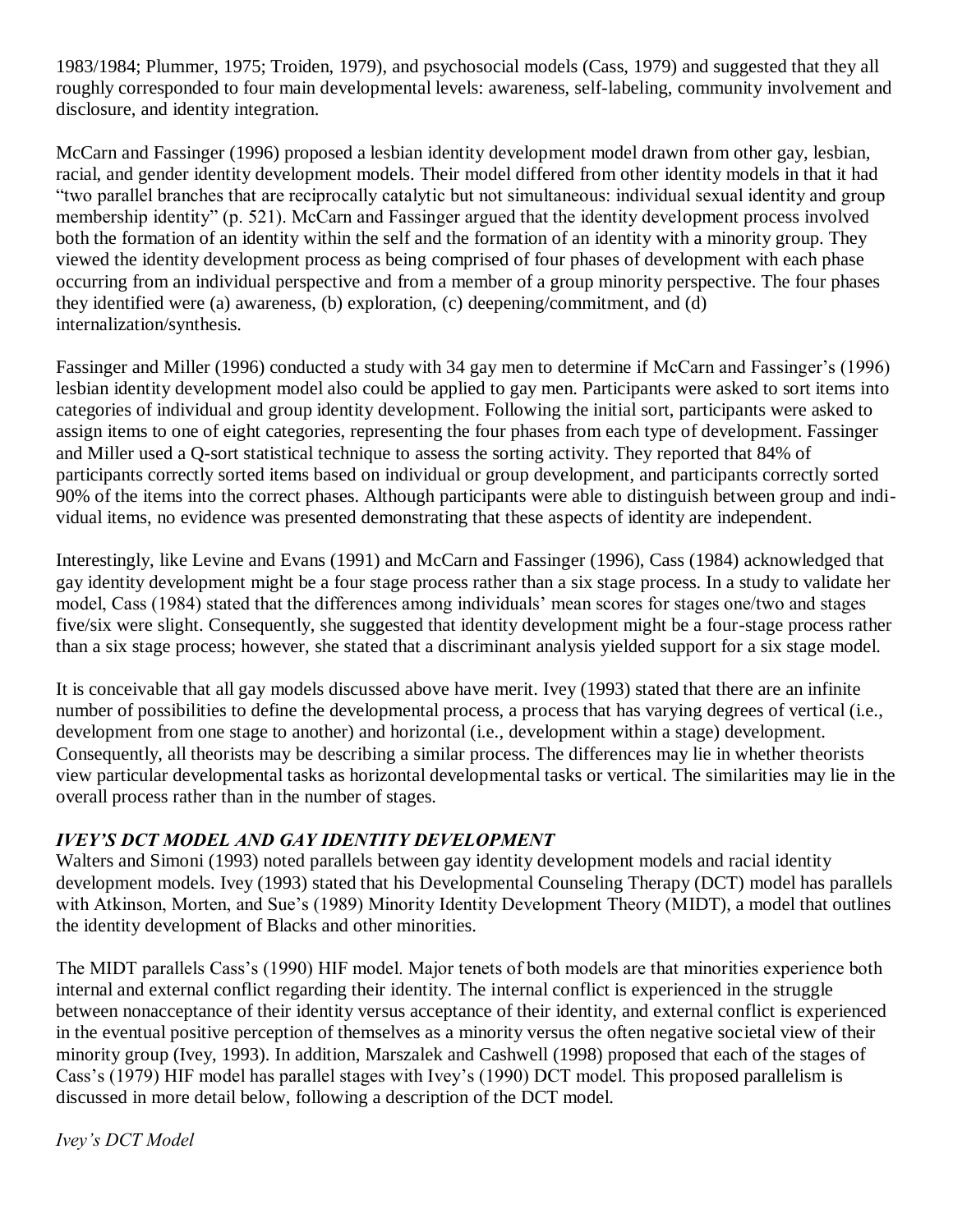The DCT model is both a theoretical description of cognitive development and a counseling model that draws from Piaget's (1965, 1973) cognitive development model and Platonic philosophy. In his DCT model, Ivey (1990) suggested that the cognitive development model that Piaget outlined for children can be applied to the cognitions of adolescents and adults. In addition to describing the cognitive development of adults, the DCT outlines a developmental counseling approach whereby counselors evaluate the cognitive level of clients and systematically select appropriate counseling interventions to facilitate client development. (For a more thorough discussion of using the DCT model to facilitate gay identity development in the counseling process see Marszalek and Cashwell [1998]).

Ivey's (1990) DCT model is composed of four main cognitive levels with two subdivisions within each level. According to Ivey, one level is not superior to another. Unlike Piaget, each level denotes an alternative perspective that is as valuable as another. However, like Piaget, Ivey recognized that not all individuals will reach higher levels of cognition.

*Sensorimotor level*. The first level of the DCT is the sensorimotor level. When individuals experience a traumatic event, such as death, they focus on the pain and sadness of the event and are initially unable to describe the event concretely. They are operating from an early sensorimotor subdivision level in which they focus on their senses in understanding their current experiences. Focusing on one's body while sitting in the sun or during a massage is a positive example of the sensorimotor level (Ivey, 1990, 1993).

Ivey (1990, 1993) identified Piaget's second stage, preoperational thinking, as a late sensorimotor level and stated that it is characterized by irrational thoughts such as "should" or "ought" (e.g., "I ought to be perfect"). This level is also characterized by magical thoughts such as "I won't even think about the possibility of rain, because then it might rain and ruin this beautiful day." As individuals begin to make the transition to the next stage there may be an initial ability to describe their behavior, affect, and cognitions.

*Concrete-operational level*. Individuals are operating from a concrete-operational level when they describe their experiences in concrete, detailed language. For example, "At this moment I feel happy" or "I am taking a test today." The ability to think abstractly is not yet present. Individuals at a late concrete-operational level use "causal, if/then thinking" (p. 32). For example, "I feel happy because I finished my test" or "If I finish my test, I will be happy" (Ivey, 1990, 1993).

*Formal-operational level*. When individuals are in the formal-operations level, they use abstract thinking to describe or make sense of their emotions and experiences. In an early formal-operational level, individuals reflect on their concrete descriptions of events and are able to recognize patterns. For example, "Every time I take a test I get nervous" and "Every time I have to study for a test I think about failing." Individuals in a late formal-operational level recognize "patterns of patterns" (p. 296). They have the capacity to comprehend that patterns of thoughts, behaviors, and emotions can be related. For example, "I seem to get nervous in various situations and these situations seem to be related to my thinking of failing at something" (Ivey, 1990, 1993).

*Dialectic/systemic level*. Adults in Ivey's dialectics stage understand that their view of the world (i.e., their knowledge) is influenced by their dialectic with the environment; in other words, they understand that they do not live in a vacuum and that they cannot avoid being influenced by the environment in which they exist. Piaget's (1965, 1973) last stage in his cognitive development model was formal operations. Ivey (1990, 1993) theorized that adults are capable of abstract reasoning that extends beyond Piaget's formal-operations stage. He used Plato's concepts of knowledge and intelligence to define this post-abstract thinking of the dialectic level.

Adults in the dialectics level understand that their knowledge and understanding of their experiences is constantly fluctuating in a process that Ivey (1990) termed dialectic deconstruction. Knowledge or beliefs that previously seemed fixed are deconstructed, leading to new points of view. New perspectives may lead to the beginning of another cycle through development, because this new knowledge is initially processed at less complex cognitive levels. Consequently, for those individuals who are capable of thinking at a late dialectic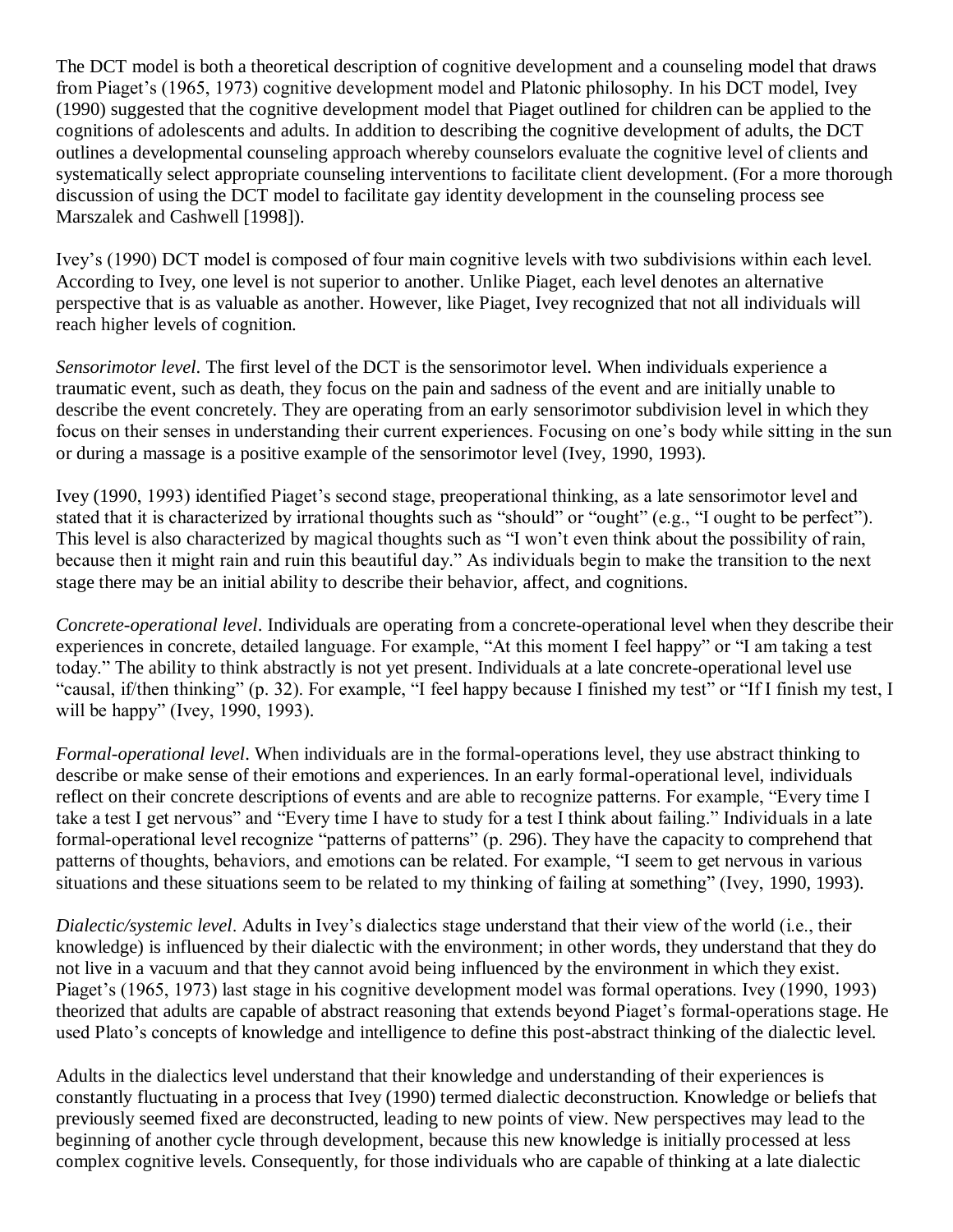level, higher levels of thinking lead to new insight. This newfound insight is frequently reprocessed at preoperational and concrete thinking levels before individuals process it at a more abstract level (Ivey, 1990, 1993).

# *Integrating Ivey's DCT Model with Cass's HIF Model*

Marszalek and Cashwell (1998) hypothesized that each of the stages of Cass's (1979) HIF model has parallel stages with Ivey's (1990) DCT model. They suggested the following stages to describe gay identity development through an integration of Cass's HIF model and Ivey's DCT model.

*Pre-identity confusion/early sensorimotor*. Adults in this first stage focus on their senses in relation to sexual orientation. Individuals have little sense of their self in relation to their sexual orientation. They cannot separate themselves from feelings and beliefs they have acquired from their surrounding environment that they are heterosexual. They may vaguely realize that there is a physical sensation, an emotion, or behavior that is different from other individuals in their environment, but they only sense these differences. Gay men who have progressed past this stage often state they always knew they were different but could not define their feelings. This stage could last for years and/or could be an early sensory (but not conscious) recognition that something about them is different from people around them (Cass, 1990; Ivey, 1990; Marszalek & Cashwell, 1998).

*Identity confusion/late sensorimotor*. Adults in the second stage concentrate on their behavior, affect, and cognitions in realizing that they might be homosexual. There is an initial amount of concrete thinking because they are beginning to define the behaviors, affects, and/or cognitions related to their sexual orientation. The realization that they might be gay causes confusion, because previously they had assumed they had heterosexual feelings and behaviors. This assumption may have been strengthened by individuals' environments that either directly or indirectly defined them as heterosexual. Individuals in this second stage may have low self-esteem and negative feelings about being gay (Cass, 1979). They may use irrational or magical thinking to deny that they are gay (i.e., "I must be going through a phase. I'm not really attracted to same sex individuals; I'm probably just admiring same sex individuals who have the type of body I would like to have."). In essence, individuals in stage two are not able to think concretely enough to define their thoughts and emotions as homosexual (Cass, 1990; Ivey, 1990; Marszalek & Cashwell, 1998).

*Identity comparison/early concrete-operational*. Although stage two individuals are confused about and not yet able to define their same-sex feelings and thoughts, stage three individuals are able to acknowledge that their attractions could be homosexual. Individuals in this stage are increasingly able to concretely express feelings of same-sex attraction; however, they do not yet state that they are definitely gay. Accepting a gay identity would require more abstract thinking beyond a concrete description of feelings, behaviors, and cognitions (Cass, 1990; Ivey, 1990; Marszalek & Cashwell, 1998).

*Identity tolerance/late concrete-operational*. In stage four, individuals use causal, if-then logic to reason that if they have same sex feelings, thoughts, or actions then they are probably gay. They tolerate this new understanding of themselves by acknowledging the existence of same-sex feelings but not necessarily viewing these feelings positively. Individuals may view their homosexual feelings as inferior to heterosexual feelings. They may engage in behavior that is homosexual but still not make a commitment to a gay identity. Accepting a gay identity requires more abstract thinking (Cass, 1990; Ivey, 1990; Marszalek & Cashwell, 1998).

*Identity acceptance/early formal-operational*. Individuals make a commitment to themselves that they are gay in stage five. They accept a gay identity by recognizing patterns such as "When I fall in love or when I am attracted to someone, they are of the same sex." Individuals in stage five are using abstract logic to make the connection that if they have homosexual feelings and behaviors, they are gay. As they reflect on their sexual orientation identity, stage five individuals become progressively more accepting of their same-sex feelings and the idea of being gay (Cass, 1990; Ivey, 1990; Marszalek & Cashwell, 1998).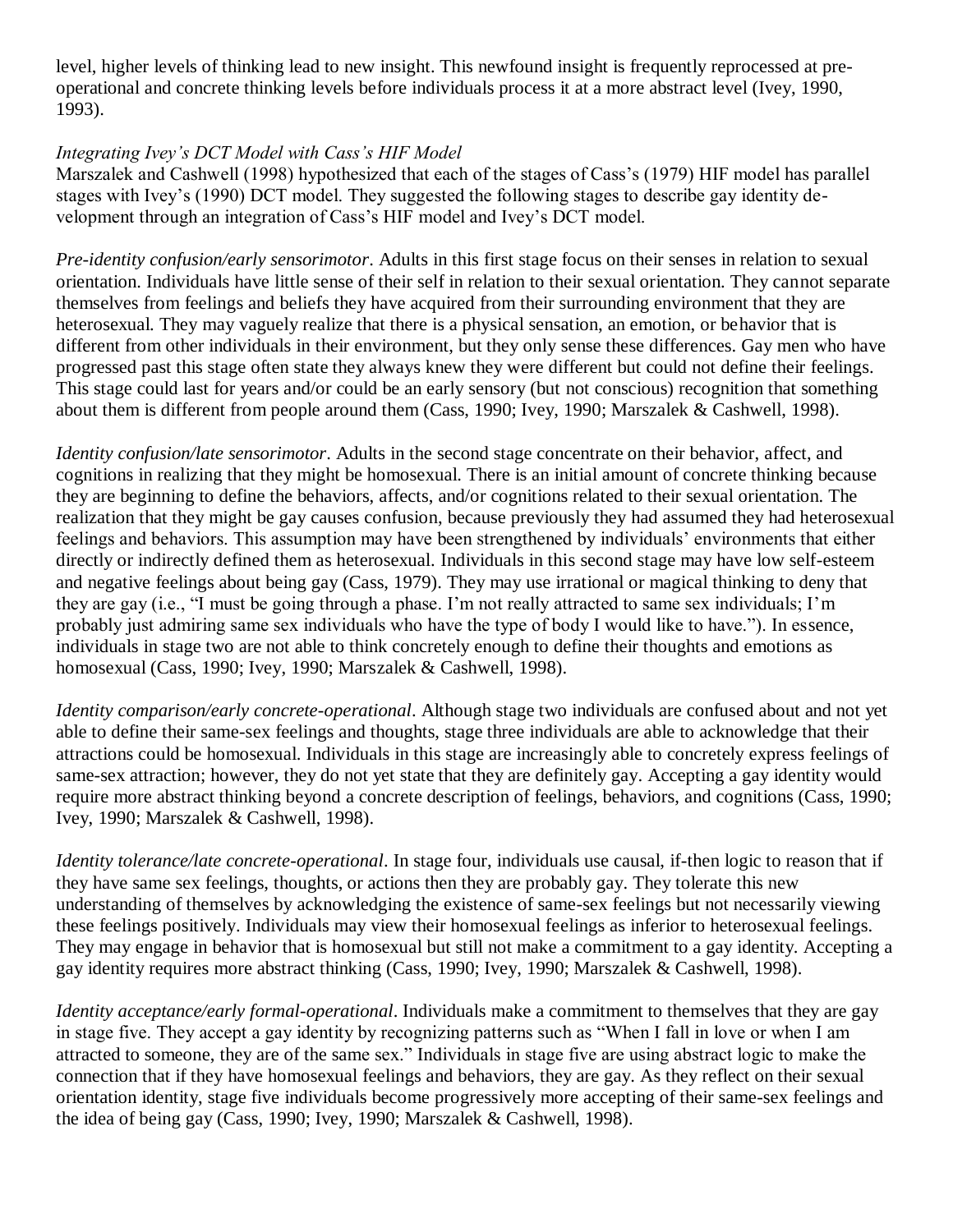*Identity pride/late formal-operational*. Individuals in stage six reflect on the patterns in their lives and realize how their experiences, thoughts, and feelings in the past have been connected to their gay identities. Many individuals in stage six experience anger as they realize that past patterns such as being closeted were due to the homophobia they internalized from an often homophobic and heterosexist society. In addition, stage six individuals may begin to feel proud of being gay and being a part of a community of others like them. This newfound pride may lead them increasingly to come out to others. They may experience a desire to discuss their coming out experiences and reflect on how their coming-out experiences relate to those of others in the gay community (Cass, 1990; Ivey, 1990; Marszalek & Cashwell, 1998).

*Identity synthesis/early dialectic*. In stage seven, individuals integrate their gay identities into their overall identities. They may focus not only on their gay or lesbian identities, but also on their gender identities, cultural identities, or religious identities. Stage seven individuals realize that they have a variety of identities that are intertwined. Individuals have less anger as they are able to look at other people's reaction to their sexuality in the context of the situation. For example, if they encounter someone who is homophobic, they may initially experience anger, but realize that not all heterosexuals are homophobic. They may include in their network of friends not only gay men, but also gay affirming heterosexuals. Individuals also may contemplate existential issues such as "How does my gay identity fit into the context of my world?; How does my being gay affect my relationships with other people?; What does it mean for me to be gay?" (Cass, 1990; Ivey, 1990; Marszalek & Cashwell, 1998).

*Late dialectic/systemic and deconstruction*. The final stage marks the end of one cycle of cognitive awareness and the beginning of another cycle. Although Cass (1979, 1984, 1990) did not identify a stage beyond identity synthesis, a late dialectic stage could be viewed as a late identity synthesis stage. According to Ivey, individuals in a late dialectic stage are able to "think about thinking about thinking" (Ivey, 1990, p. 16). In this stage, individuals gain new insight into being gay by realizing that their understanding of their sexual orientation and how it relates to their overall identity is not fixed. They realize that throughout their lives they can have insight into their inner-selves that leads to new awarenesses and new knowledge. New insight leads to a spiraling of the model as new insight is processed from a sensorimotor level. For example, individuals in a late dialectic stage may be confronted with a situation that triggers a realization that there are parts of the self that still harbor internalized homophobia. As they process this information, they may recycle through another developmental cycle by initially experiencing feelings at a sensorimotor level (Ivey, 1990; Marszalek & Cashwell, 1998).

# *Testing an Integration of Ivey's DCT and Cass's HIF Models*

There is no empirical research on the question of whether or not there are parallels between Ivey's (1993) DCT model and Cass's (1990) HIF model. The study described here sought to fill a void in the literature by providing empirical evidence on whether or not there is such a parallelism, as proposed by Marszalek and Cashwell (1998). It was hypothesized that there are statistically significant relationships between the levels of the DCT model and the stages of the HIF model.

# *METHODOLOGY*

#### *Participants*

Participants were recruited through the gay community centers in Broward and Palm Beach counties, Florida. An announcement of the study and a packet containing the study's instruments and cover letter were placed at the community centers. Counselors, volunteers, and staff members were given copies of the announcement, packets of instruments, and cover letters to give to clients, social group members, support group members, and other contacts who wished to participate in the study. Participants also were encouraged to give copies of the research packet to friends.

Although efforts were made to secure a diverse group of gay men, the majority of the 78 participants were white. This disparity is due to the disproportionate number of gay white men as compared to other minority groups within the gay male population that attended groups at the community centers. Of the participants, just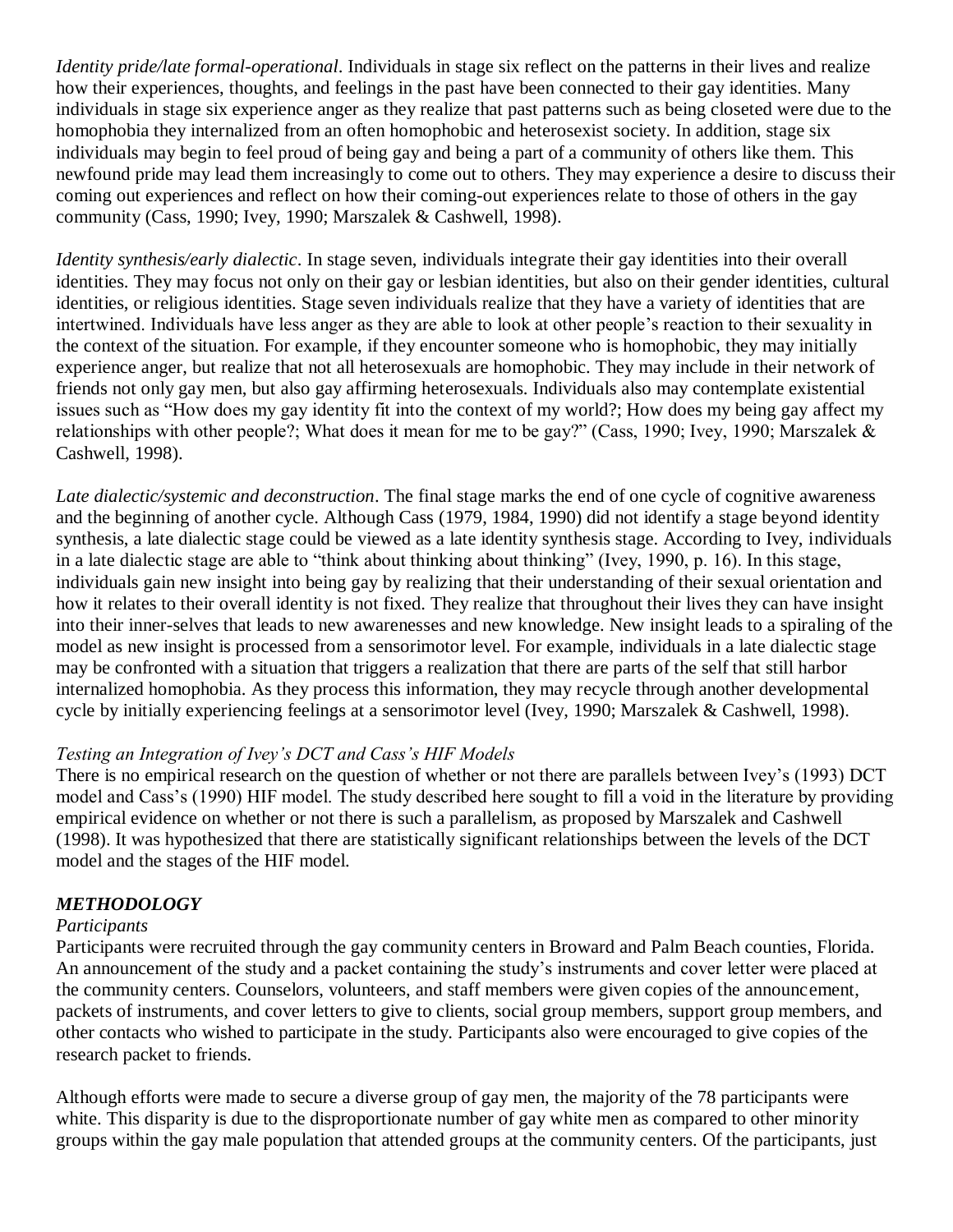under 25% ( $n = 21$ ) self-identified as racial minorities with 13 Hispanic (16.7%), 2 African-American (2.6%), 3 Asian-American (3.8%), 1 Hawaiian (1.3%), and 2 (2.6%) unidentified participants. Participants were diverse in terms of age and education. Participants' ages ranged from 15 to 67 with a mean age of 33 ( $M = 33.26$ ,  $SD = 10.50$ ). The majority of the participants had at least a college degree with the number of years of education completed ranging from 1 to 22 ( $M = 15.28$ ,  $SD = 3.08$ ).

## *Instruments*

*Gay Identity Questionnaire*. Participants' stages on the HIF model were assessed through the Gay Identity Questionnaire (GIQ) (Brady & Busse, 1994) which, like Cass's (1984) Homosexual Identity Questionnaire (HIQ), is based on the HIF model. The GIQ contains 45 statements about sexuality for participants to mark true or false, as compared to the 210 multiple choice items of Cass's HIQ (1979). The GIQ is less time consuming and is easier to score (Brady & Busse, 1994).

Of the 45 statements, three are used to validate that participants are gay and the remaining 42 are used to assess participants' stages. Seven statements under each stage are distributed randomly throughout the questionnaire. Participants read each statement and circle either true or false. Participants receive one point for each statement marked *true* and zero points for each statement marked *false*. The seven statements for each stage are then summed. The stage with the highest sum determines the stage for that participant. Brady and Busse (1994) stated that a dual stage is possible when participants score an equal number of points in two stages (e.g., HIF stage 5/6).

To establish the validity of the GIQ, Brady and Busse (1994) administered a background questionnaire to assess participants' demographic and psychosocial characteristics, and the GIQ to a "developmentally heterogeneous sample of [225] men with same-sex thoughts, feelings, and behaviors" (p. 6). They found a positive relationship between participants' HIF stage level and their psychological well-being and stated that "these findings support a central construct of the HIF model which describes the importance of psychological factors in the evolution of a homosexual identity" (p. 10).

Brady and Busse (1994) reported that the GIQ's interitem consistency scores for stages three to six ranged from  $r = .044$  to  $r = 0.78$ . However, for stages three, four, and six interitem consistency scores ranged from  $r = 0.71$ to  $r = 0.78$ ; for stage five,  $r = 0.44$ . They did not account for the low reliability score for stage five. The interitem consistency scores were not available for stages one and two because there were too few subjects in the pilot tests of the GIQ. Brady and Busse hypothesized that subjects in HIF stages one or two might not yet identity themselves as gay and, therefore, would be difficult to recruit for studies. Brady and Busse's hypothesis is similar to Ivey's (1990) statement that clients usually enter counseling at the early concrete-operational level (level three) of the DCT.

An internal consistency analysis of the GIQ based on the data yielded from this study yielded a standardized item alpha of 0.60. Alphas for the groupings of questions associated with each of the six HIF stages ranged from  $\alpha = 0.4517$  to  $\alpha = 0.79$ . Interestingly, like the reliability scores reported by Brady and Busse (1994), scores for stages four ( $\alpha = 0.79$ ) and six ( $\alpha = 0.79$ ) were strong, and the score for stage five ( $\alpha = 0.48$ ) was weak. Considering the fact that, in this study and the study by Brady and Busse (1994), participants in HIF stages four and six far outnumbered participants in stage five, one explanation is that HIF stage five does not represent a distinct vertical development stage, but represents a process of horizontal development between HIF stages four and six.

*Standard Cognitive-Developmental Interview (SCDI)*. Participants' cognitive-developmental levels on Ivey's (1990) DCT model were assessed using an abbreviated form of the SCDI (Ivey, 1993). The full SCDI is a structured interview of 45 to 90 minutes through which an interviewer asks participants a series of questions related to a specific topic. The interviewer begins with a general question about the topic and then asks questions based on each of the DCT levels (Ivey, 1993).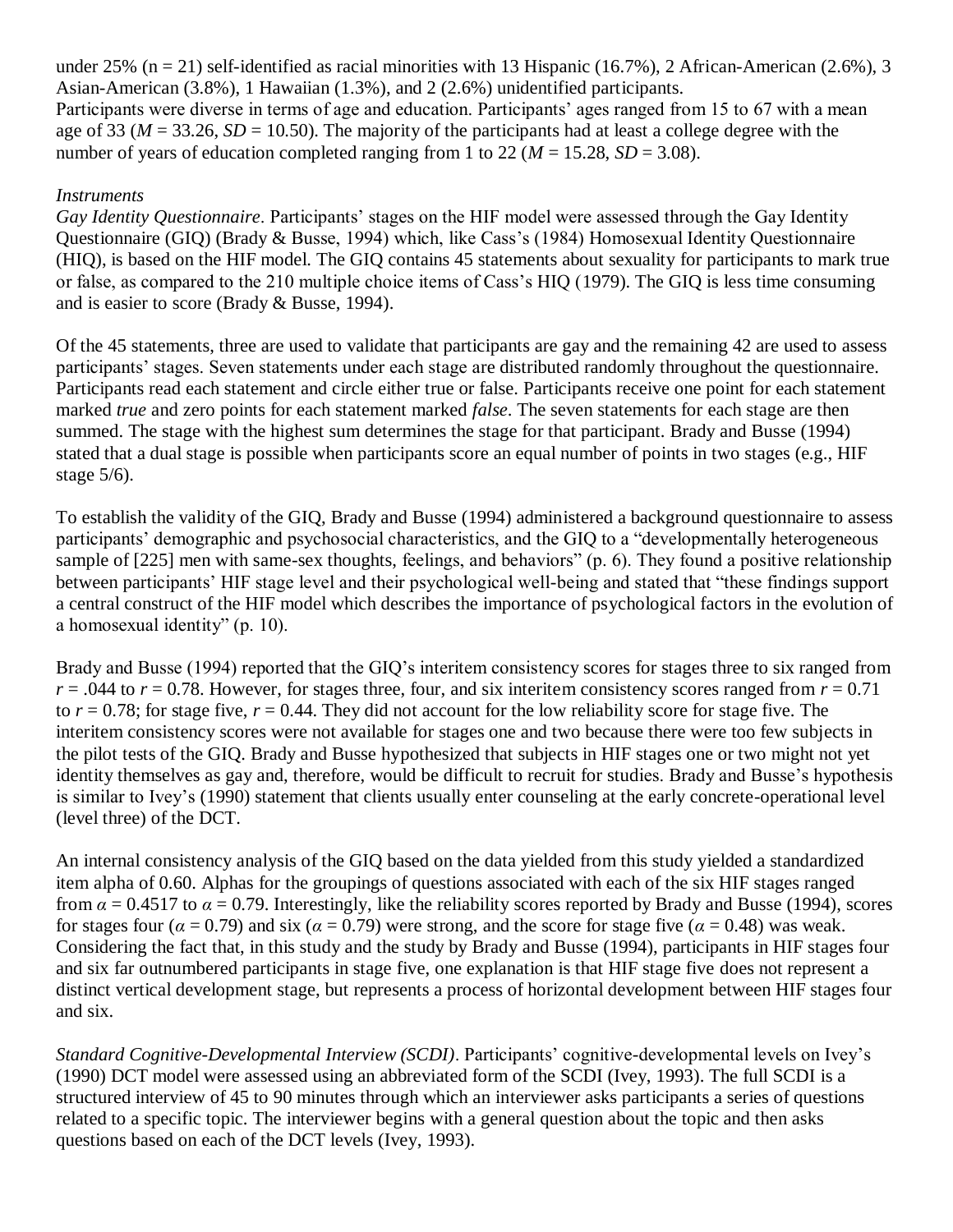Ivey (1993) stated that it is possible to rate clients' overall DCT level based on a 50 to 100 word response to a general question and that this assessment may be based on either a verbal or written response to a question (Ivey, personal communication, 1997). In fact, in her 1989 study of 20 depressed clients, Rigazio-DiGilio (as cited in Ivey, 1993) found an interrater reliability of 0.90 when raters scored the DCT model stage levels of clients based on their first 100 words. Rating clients' levels based on their initial comments to a general question enables raters to assess clients' current DCT level on a particular issue. Raters score responses by assigning clients' statements with the number that represents the stage level of the DCT model. After clients' statements are scored, raters determine the principal cognitive-developmental levels of clients based on the percentages of clients' statements at each level (Ivey, 1993).

Because of the strong reliability of the shortened version of the SCDI and because a written response by participants is an acceptable alternative method to an oral interview in assessing stage level on the DCT, the shortened version of the SCDI was used in the form of a writing exercise. Participants were asked to provide approximately 50-100 words (3-5 sentences) based on the following direction: "Please write as much as you can about what occurs for you when you focus on being gay." This direction is consistent with the SCDI and was adopted to apply to gay identity (Ivey, personal communication, 1997).

Using the shortened, written version of the SCDI reduced the amount of time necessary for participants to complete the research packet and provided participants with a greater degree of anonymity as compared to an interview. Consequently, individuals had a greater degree of comfort and were more likely to participate.

#### *Procedures*

The researcher recruited participants by asking individuals to participate in a study on "what being gay means to you." Individuals who expressed an interest in participating were given a written explanation stating what their participation would involve, that their confidentiality would be protected by the researcher, and that they could withdraw from the study at any time.

Participants completed the instruments in the research packet at the community centers or at locations convenient and acceptable to them. A drop-box was placed at both community centers for participants to return their packets. Also, participants were given the option of mailing their completed research packets to the researcher.

The GIQ was scored, according to the guidelines established by Brady and Busse (1994). Following the SCDI classification system (Ivey, 1993), two raters proficient in the SCDI classification system scored the writing exercise responses with a DCT model level. The raters obtained an interrater reliability of 0.82. The raters were the primary researcher and a doctoral level counselor, both experienced in rating statements based on the DCT model (Ivey, 1990, 1993). Both Ivey and Rigazio-DiGilio have stated that two raters is sufficient provided they are well trained in the SCDI classification system (personal communication, February 4, 1998). In order to avoid contamination of data, the instruments in each research packet were coded and separated, and participants' SCDI responses were rated before interpreting their responses on the GIQ.

Raters were trained following the SCDI classification system (Ivey & Rigazio-DiGilio, 1993). This classification system is used to rate SCDI responses and outlines criteria to use in rating responses into one of eight subdivisions of the four main DCT levels. In order to assure that raters were proficient in rating responses on the SCDI, raters completed several training tasks.

First, raters reviewed Ivey's (1990, 1993) publications on his DCT model, including the section on the SCDI classification system. Second, raters practiced rating individual statements using the "Practice Rating Interview" in Ivey's (1993) *Developmental Strategies for Helpers*. Ivey stated that, although it is difficult to obtain high interrater reliability based on single statements, he "endorse[d] this task as a good training method" (p. 307). Third, raters also practiced rating longer statements in Ivey's (1993) "Assessing Developmental Level" Chapter.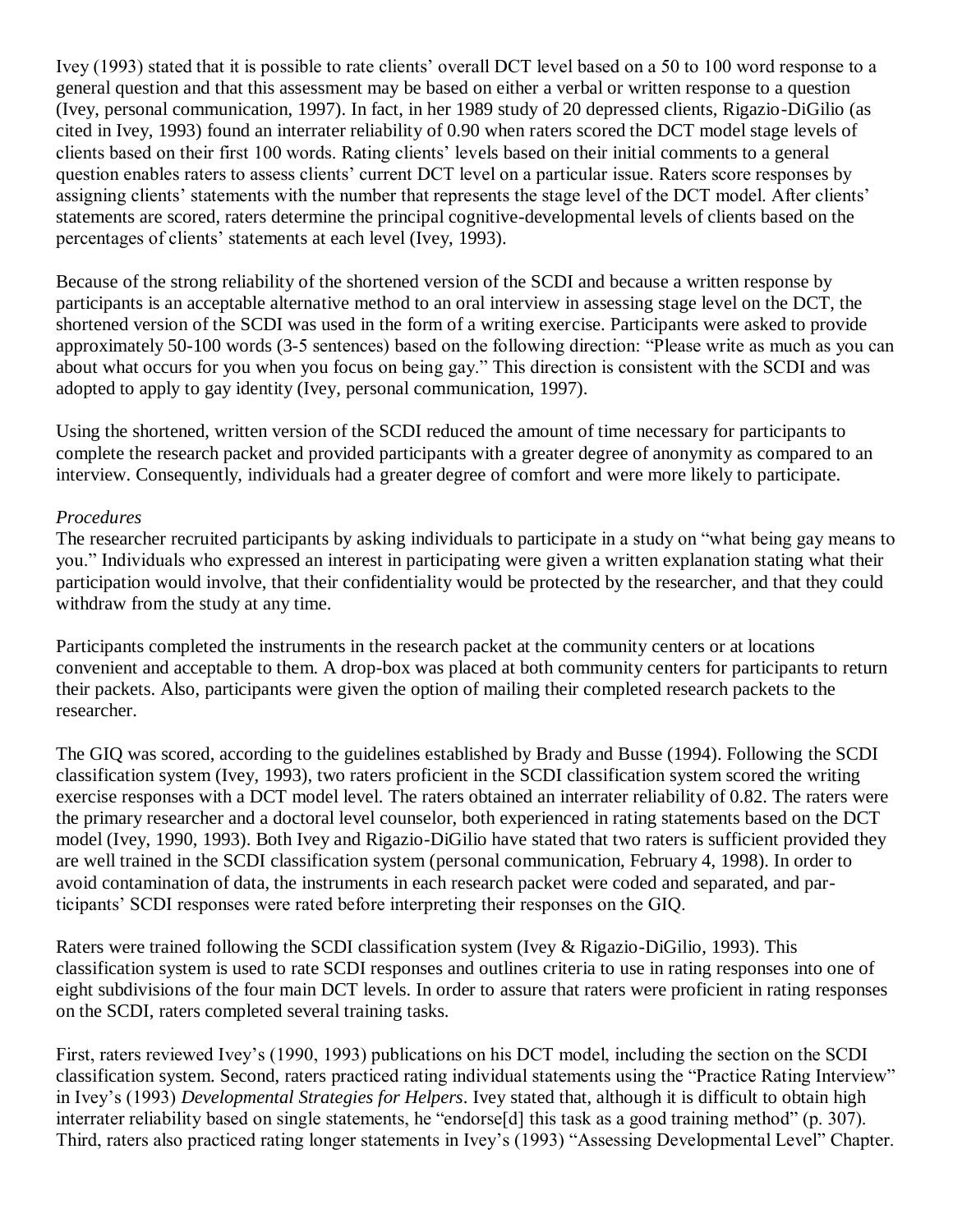Raters practiced rating statements until they were able to obtain at least 75% agreement with the answers provided by Ivey in these practice sections.

Fourth, the SCDI was administered to 30 gay male participants to provide SCDI responses for a training session for the raters. Although the GIQ was not administered, this training session with the SCDI was conducted following the guidelines outlined above for the primary study. Individually, raters rated SCDI responses in groups of five.

Fifth, after rating a group of five responses, raters compared their ratings and assessed the level of interrater agreement. When there was disagreement on specific responses, the raters discussed their rationale for assigning ratings and assigned a mutually agreed upon level. Finally, raters continued to rate in groups of five until they were able to obtain at least 80% agreement. The raters were considered proficient when they could classify 50- 100 word responses with at least 80% accuracy and agreement.

# *RESULTS*

#### *Descriptive Statistics*

Descriptive statistical analyses were conducted to obtain information on participants' demographics, HIF model stages, and DCT model levels.

*Gay Identity Questionnaire*. Participants tended to be accepting of their sexual orientation. Scores on the GIQ ranged from one to six with a mean score of almost five  $(M = 4.73, SD = 1.04)$ . The majority of the participants had responses on the GIQ indicative of HIF stages four (acceptance) through six (pride). Just 5 participants (6.4%) had GIQ responses indicative of HIF stages one (confusion) through three (tolerance) with four of these participants (5.1%) falling in stage three. Only four participants (5.1%) had split-stage scores such as stage 5.5.

*Standard Cognitive Developmental Interview*. Participants also tended to think abstractly about their sexual orientation, as indicated by their written responses on the SCDI. Although 18 (23.1%) participants gave DCT stage two responses (concrete operational) and 6 (7.7%) gave DCT stage one responses (sensorimotor), 54 (69.3%) participants gave abstract responses ranging from formal operational to dialectic.

# *Statistical Tests*

A Pearson correlation statistical analysis was conducted to assess the relationship between participants' GIQ scores and SCDI scores. The Pearson correlation was not significant for an alpha level of 0.05,  $r = .068$ ,  $p = ns$ . One explanation for the lack of significant findings is the problem of restricted range. The problem of restricted range occurs when there is a limited range on one or both of the variables or when there is a large degree of homogeneity among participants. When this problem occurs, a relationship may exist between two variables but not be measurable through a correlational technique (Evans, 1996).

In this study, the range of values was restricted on the HIF model and the DCT model variables because the GIQ scores ranged from only one to six and the SCDI scores ranged from only one to four. In addition, participants in this study were homogenous, because their distribution of scores clustered among the upper stages of the HIF and DCT models. Consequently, the lack of statistically significant results using correlational techniques does not mean that one or more relationships do not exist between the variables. Therefore, to assess if any statistically significant results existed that were masked by the restricted range problem, alternative analyses were used to further explore the relationship between participants' GIQ scores and SCDI scores.

Another means to measure if an individual's stage on one model will parallel a stage on the other model is to determine the number of participants assigned to a particular DCT level (based on their SCDI score) who are also assigned to a particular HIF stage (based on the GIQ score). If the frequency count of participants in hypothesized parallel stages of the DCT and HIF is greater than chance alone, then there is statistical significance to offer positive support for the hypothesis. To determine if there is statistical significance for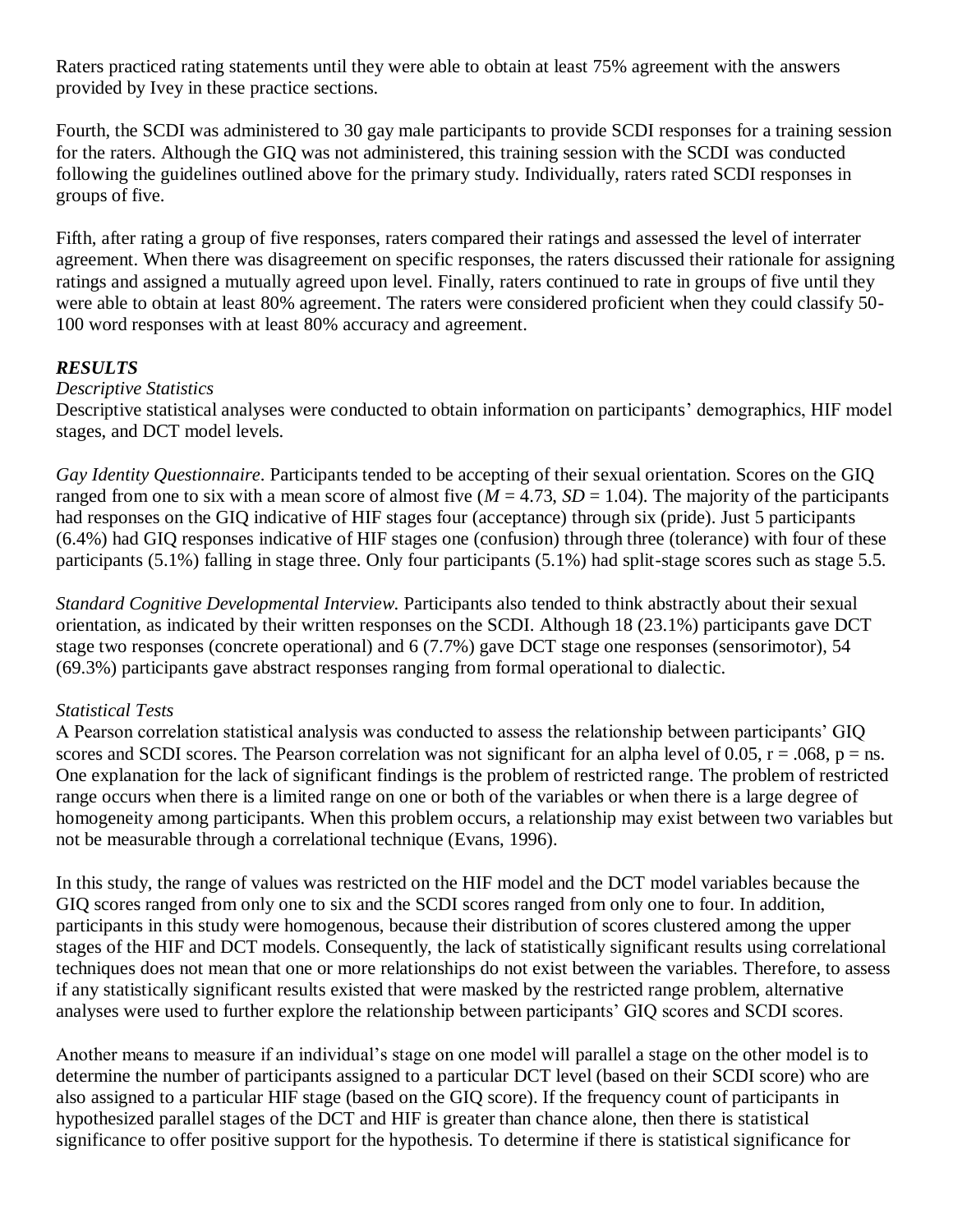frequency counts greater than chance alone, an appropriate statistical analysis is a chi-square test. According to Evans (1996):

A chi-square test compares observed frequency counts ... to expected frequency counts.... If the observed frequencies differ from the expected frequencies by more than an amount predicted by the theory of chance variation, then the chi-square is statistically significant. A significant chi-square statistic usually means that the distribution of outcomes across categories has been reliably altered by some variable. (p. 448)

A chi-square test is a logical alternative to correlational techniques in this study, because one type of chi-square test, the chi-square test of association, can be used to assess the relationship between two variables. According to Evans (1996), data for the variables is placed on a contingency table of observed and expected frequencies to determine if a correlation exists between the variables; "a correlation exists within a contingency table to the extent that a particular level of one variable is associated with a particular level of a second variable more often than we would expect on the basis of chance alone" (Evans, 1996, p. 453).

First, a chi-square test of association was used to assess the relationship between participants' GIQ scores and SCDI scores. A chi-square test of association of the GIQ and SCDI scores yielded a 7 X 4 contingency table (i.e., seven GIQ scores and four SCDI scores) (see Table 1). The chi-square test of association indicated that a relationship did exist between the HIF and DCT model variables; however, this relationship was not statistically significant,  $x2(18) = 15.665$ ,  $p = ns$ . In addition, because only 5 participants scored below four on the GIQ, none of the individual cells for GIQ stages one through three had observed or expected counts above three. Consequently, one of the main assumptions of chi-square (i.e., expected frequencies for all cells is greater than or equal to five) was violated (Evans, 1996).

| TABLE 1. Chi-Square Contingency Table of Observed Frequencies of Partici- |  |
|---------------------------------------------------------------------------|--|
| pants' DCT Model Levels as a Function of Participants' HIF Stages         |  |

|                  |     |     |     | <b>HIF Stages</b> |     |     |     |     |        |
|------------------|-----|-----|-----|-------------------|-----|-----|-----|-----|--------|
|                  | 1.0 | 2.0 | 3.0 | 4.0               | 4.5 | 5.0 | 5.5 | 6.0 |        |
| <b>DCT Level</b> |     |     |     |                   |     |     |     |     | Totals |
|                  | υ   | 0   | 0   | 5                 | 0   |     |     |     | 6      |
| 2                | 0   | 0   |     | 5                 | 0   | 5   | 2   | 5   | 18     |
| 3                |     | 0   |     | 11                |     | з   |     | 8   | 25     |
| 4                | O   | 0   | 2   | 12                | 0   |     |     | 10  | 29     |
| Totals           |     | 0   | Δ   | 33                |     | 13  | з   | 23  | 78     |

 $\chi^2$  = 15.67, df = 18, p = ns

A second chi-square test of association of the relationship between scores on the GIQ and SCDI was conducted in order to compare the upper (stages four through six) and lower (stages one through three) HIF stages with the respective concrete (levels one and two) and abstract (three and four) levels of the DCT. In drawing on parallels of Piagetian and Platonic concepts of cognitive development, Ivey (1993) stated that the four levels of the DCT may be defined as concrete (sensorimotor and concrete operations) and abstract (formal operations and dialectic). According to Ivey, "the concrete world is composed of what we can see, hear, and feel–a world of events, situations, and action. The abstract world is concerned with ideas–things that cannot easily be defined in clear-cut, concrete language" (p. 10).

This comparison yielded a 2 X 2 contingency table, and the chi-square analysis was not statistically significant,  $\chi^2(1) = 0.292$ , p = ns. The expected frequency assumption, however, was broken in the HIF one through three cells, because the expected and observed counts were less than ten. According to Evans (1996), expected frequencies for all cells should be at least ten when the degree of freedom is one. HIF stages four to six did relate to DCT levels three to four at a frequency greater than chance alone.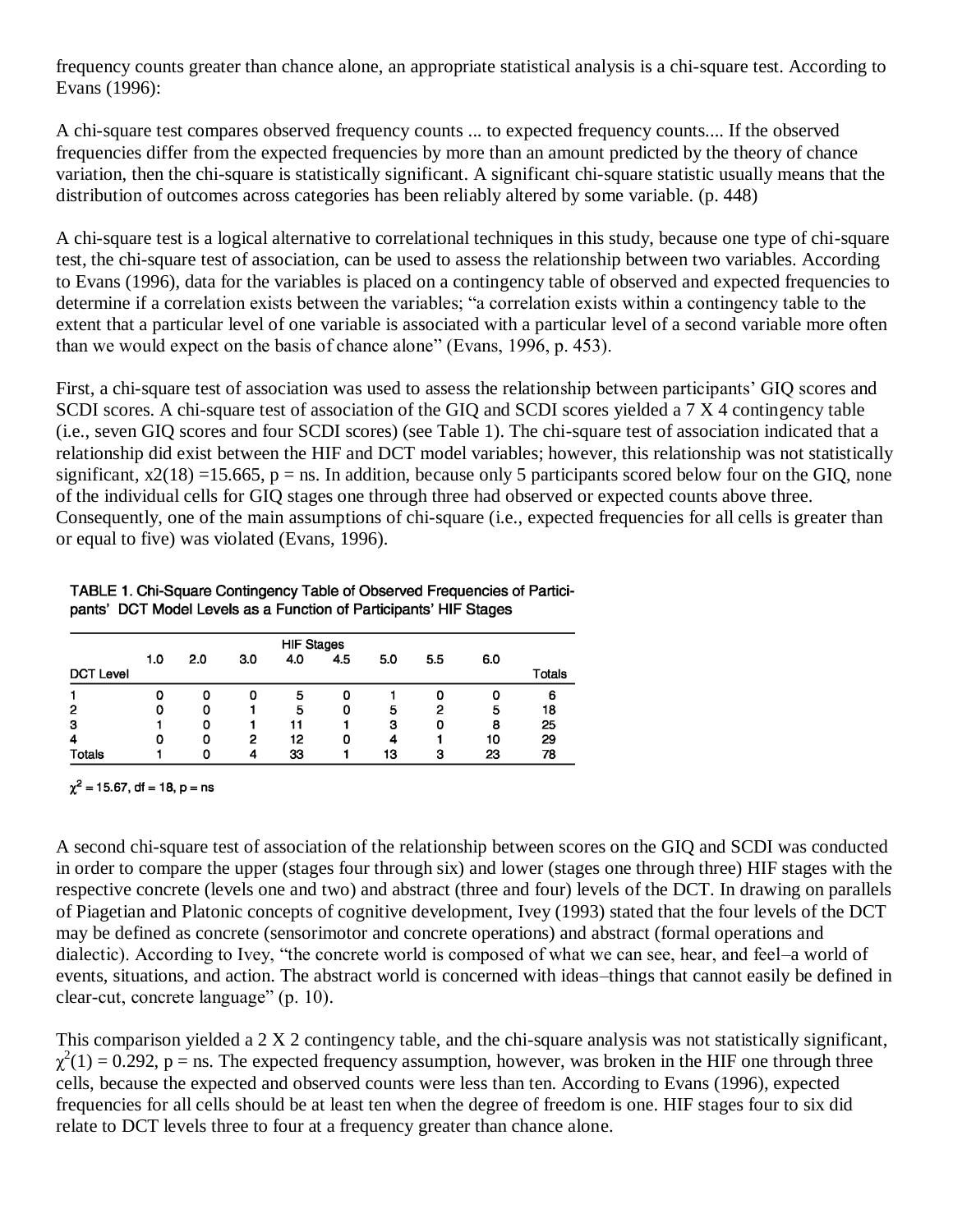Next, chi-square goodness-of-fit tests were conducted to determine if statistically significant distributions existed among HIF stages and DCT. As participants in the upper stages of the HIF represented almost 90% of the total participants in the study, a chi-square goodness of fit test was conducted for participants in the upper stages of the HIF to determine the rate at which they were in the upper stages of the DCT. Participants in HIF levels four through six were also in DCT levels three through four at a rate better than chance alone. The chisquare analysis was statistically significant,  $\chi^2$  (1) = 9.99, p < 0.01 (see Table 2).

A second chi-square goodness of fit test for the same group of participants (HIF stages 4-6) was conducted to determine the rate at which they were in each of the four DCT stages. This chi-square also yielded statistically significant results,  $\chi^{\chi^2}$  (3) = 13.74, p < 0.01 (see Table 3). Participants in HIF levels four through six were also in DCT levels three and four at a rate better than chance alone and in level one at a rate far below chance.

TABLE 2. Chi-Square Goodness of Fit Table of Observed and Expected Frequencies of Participants' (HIF Stages 4-6) in Upper and Lower Tiers of the **DCT Model** 

| <b>DCT Level</b> | Observed N | <b>Expected N</b> |
|------------------|------------|-------------------|
| 1/2              | 23         | 36.5              |
| 3/4              | 50         | 36.5              |
| Totals           | 73         | 73                |

 $\chi^2$  = 9.99, df = 1, p < 0.01

TABLE 3. Chi-Square Goodness of Fit Table of Observed and Expected Frequencies of DCT Model Levels for Participants in HIF Model Stages Four **Through Six** 

| <b>DCT Level</b> | Observed N | <b>Expected N</b> |  |  |
|------------------|------------|-------------------|--|--|
|                  | 6          | 18.3              |  |  |
| 2                | 17         | 18.3              |  |  |
| 3                | 23         | 18.3              |  |  |
| 4                | 27         | 18.3              |  |  |
| Totals           | 98         | 98                |  |  |

 $\chi^2$  = 13.74, df = 3, p < 0.01

# *DISCUSSION*

Statistically significant results were obtained leading to some interesting conclusions and implications.

# *Participants' HIF Stages*

One result of this study was that, as expected, there were few participants in HIF stages one through three. Brady and Busse (1994), in their study of 225 gay males validating the GIQ, also had few participants in the first three stages of the HIF model. They noted the difficulty of recruiting gay participants at early stages of development who have not yet accepted or defined their sexual orientation identity. Consequently, it may not be possible to find participants in the initial stages of the HIF unless conducting a study with a large, randomized sample of the general population.

# *Participants' DCT Levels*

A second result of this study was that a majority of participants were found to be in DCT levels three and four. In this study, 69.3% of participants were in DCT levels three (formal operations) and four (dialectic) and 23.1% (concrete-operational) were in level two. Only 7.7% were in level one (sensorimotor). It is conceivable that most people who have not defined their sexual orientation from an upper concrete operations level or higher have not yet identified as gay.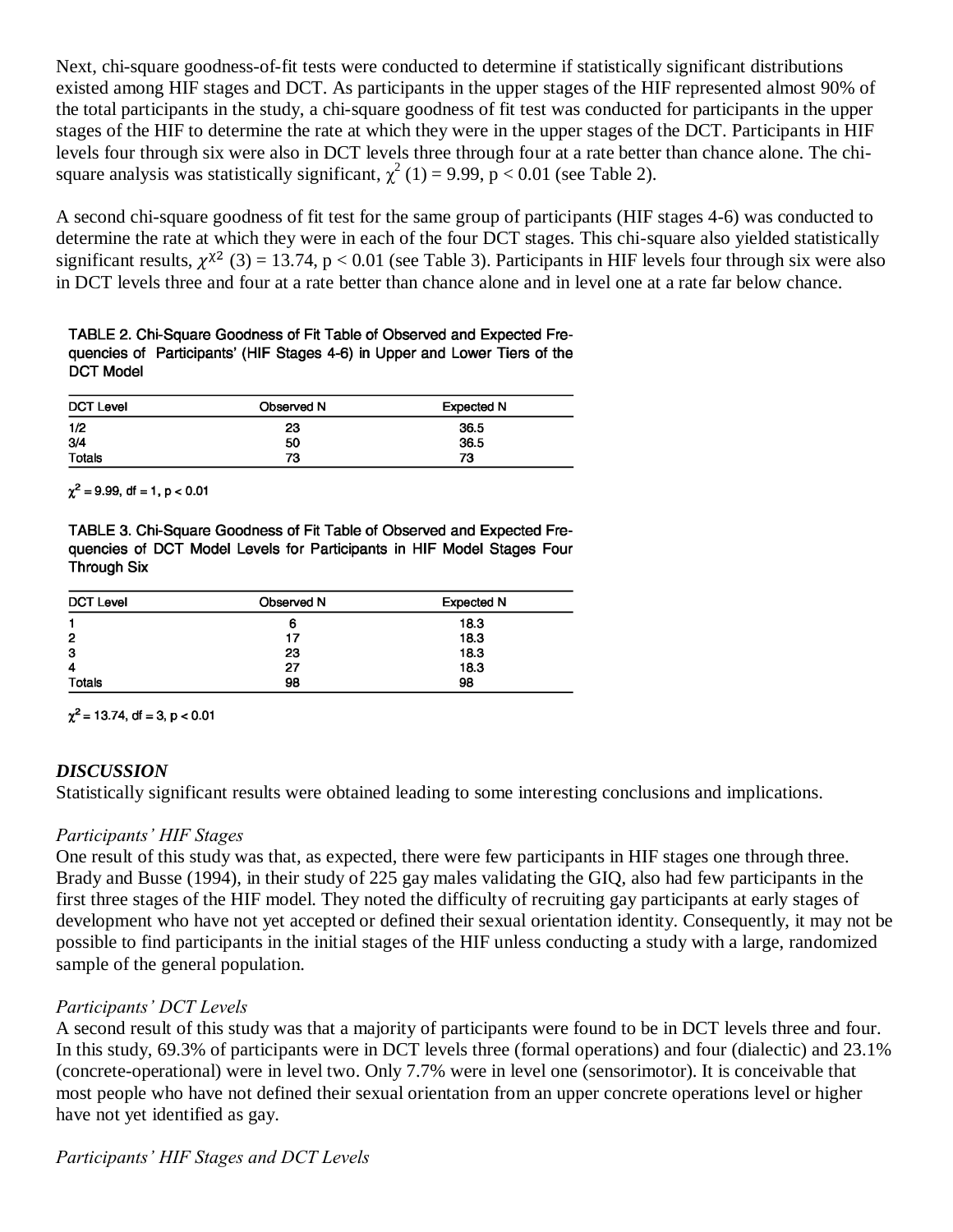A third result of this study was that participants in HIF stages four through six were found to be in DCT levels three through four at a rate better than chance alone. An explanation for this parallel between the upper and lower stages of the HIF and DCT models is Ivey's (1993) categorization of the DCT levels into two broad categories: concrete and abstract.

For example, some gay clients may view their homosexuality from a concrete frame of reference, focusing on labeling of sexual behaviors, feelings, and sensations as homosexual; however, these clients may not connect these concrete details with the more abstract concept of a gay identity. As clients move into late concrete operations and early formal operations they may view their homosexuality from a more abstract frame of reference, making the connection that they have a gay identity.

Similarly, Brady and Busse (1994) suggested that the HIF model stages might be categorized into two broad stages: Stage I (consisting of HIF stages one through three) and Stage II (consisting of HIF stages four through six). According to Brady and Busse, "the key differences between Stage I and Stage II are whether or not an individual has resolved a coherent self-identification as homosexual and has a sense of where they belong as homosexuals" (p. 13). Their hypothesis would support the explanation that when gay men experience a cognitive shift in thinking and connect feelings, behaviors, and sensations with a gay identity, they move to a new level of thinking (i.e., concrete to abstract).

# *CONCLUSION*

The results discussed above indicate that parallels do exist between the DCT and HIF models, offering initial support for the integrated model proposed by Marszalek and Cashwell (1998). However, there were several limitations of this study. First, the results cannot be generalized beyond the participants in this study. The participants were not recruited from a large, national randomized population, and the majority of the participants were gay white males. Additional research is needed with a more diverse gay population.

Second, the majority of the participants were in the upper HIF stages and in the upper DCT levels. It might not be possible to compare the DCT and the HIF on the first few stages unless using a large, randomized sample of the general population. Research is needed with a large randomized population to obtain participants in all stages of the HIF model and all levels of the DCT.

Third, an internal consistency analysis of the GIQ based on the data yielded from this study yielded a weak standardized item alpha ( $\alpha$  = 0.60). Reliability scores for HIF stage five in this study and those reported by Brady and Busse (1994) were low. The validity of the GIQ in assessing participants in the lower stages of the HIF is unclear. More research needs to be conducted with the GIQ to further assess its reliability and validity. Further, more research needs to be conducted to develop other means to assess gay identity development.

In conclusion, the results of this study indicated that, as with the DCT model, the HIF model can be categorized by concrete and abstract frames of reference. Follow-up studies need to be done with a larger, more diverse gay population. In addition, more research will need to be conducted to learn more about the relationship between early stages of the HIF and DCT models. Future studies of the parallels between the DCT and HIF models can provide further insight into the processes of gay identity and cognitive development.

# **References:**

Atkinson, D. W., Morten, G., & Sue, D. (1989). *Counseling American minorities*. Dubuque, IA: Brown. Brady, S., & Busse, W. J. (1994). The Gay Identity Questionnaire: A brief measure of homosexual identity formation. *Journal of Homosexuality*, 26(4), 1-22.

Cass, V. C. (1979). Homosexual identity formation: A theoretical model. *Journal of Homosexuality*, 4, 219-235.

Cass, V. C. (1984). Homosexual identity formation: Testing a theoretical model. *The Journal of Sex Research*, 20, 143-167.